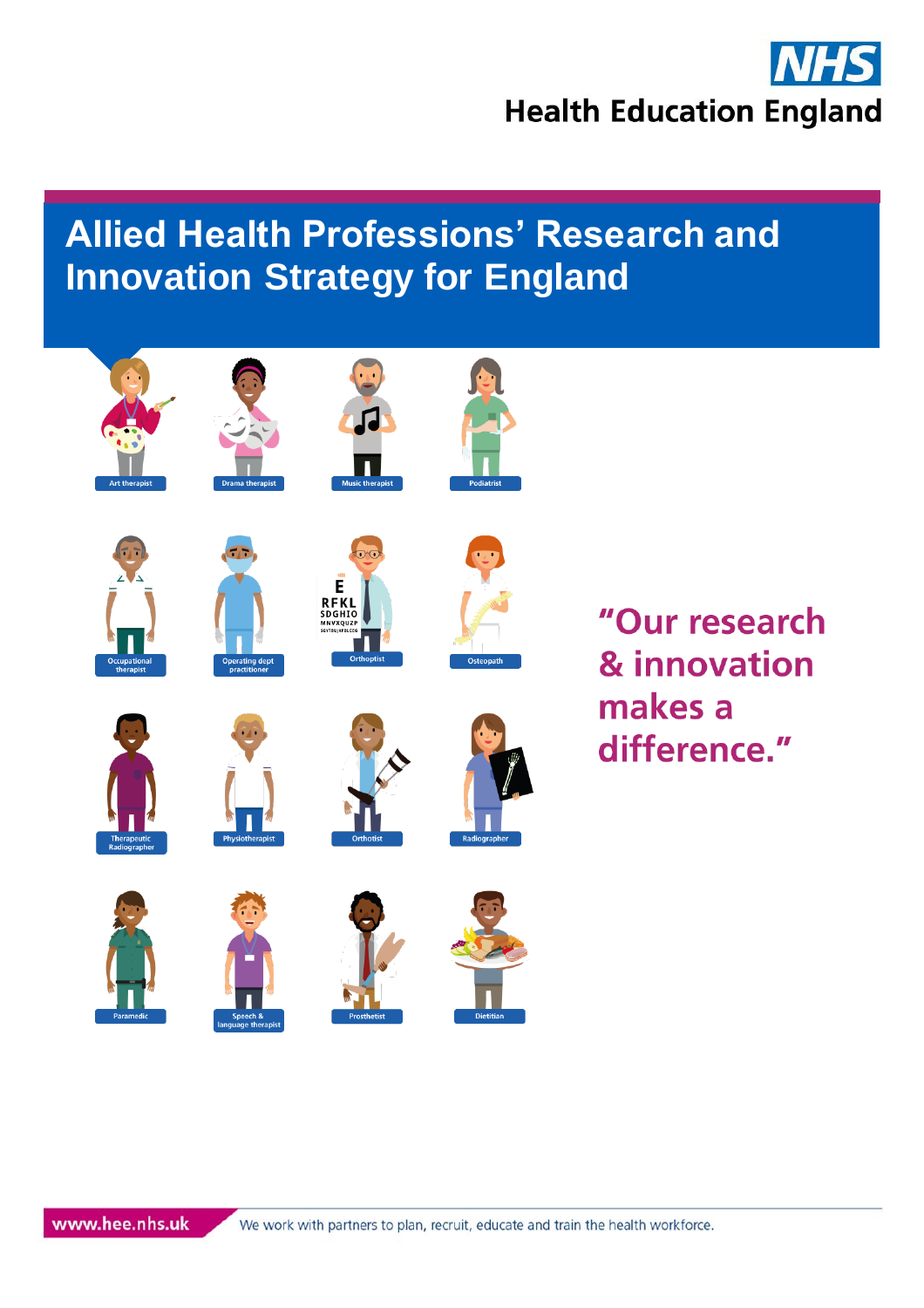

# **Contents**

#### **Page 3 - [Invited Forewords](#page-2-0)**

#### **Page 4 - [Scope of the Strategy](#page-3-0)**

#### **Page 7 - [Context of the Strategy](#page-6-0)**

- International and National context
- New roles, routes and careers
- Research quality
- Council for Allied Health Professions Research (CAHPR)

#### **Page 11 - [Development of the Strategy](#page-10-0)**

#### **Page 12 - [Strategic Vision Statements](#page-11-0)**

- **EXECTE Statement One: Transformation of AHP professional identities, culture and** [roles.](#page-12-0)
- [Vision Statement Two: Delivery of excellence in evidence-based Allied Health practice.](#page-13-0)
- [Vision Statement Three: National strategic research agendas and priorities are explicitly](#page-14-0)  [inclusive of Allied Health research and innovation.](#page-14-0)

#### **Page 13 - [Strategic Vision Statement One](#page-12-0)**

- **Exercise Strategic Aims**
- **EXECUTE:** Strategic Objectives

#### **Page 14 - [Strategic Vision Statement Two](#page-13-0)**

- **Exercise Strategic Aims**
- Strategic Objectives

#### **Page 15 - [Strategic Vision Statement Three](#page-14-0)**

- Strategic Aims
- **EXECUTE: Strategic Objectives**

#### **Page 16 - [Implementation Plan](#page-15-0)**

#### **Page 20 - [Acknowledgements](#page-19-0)**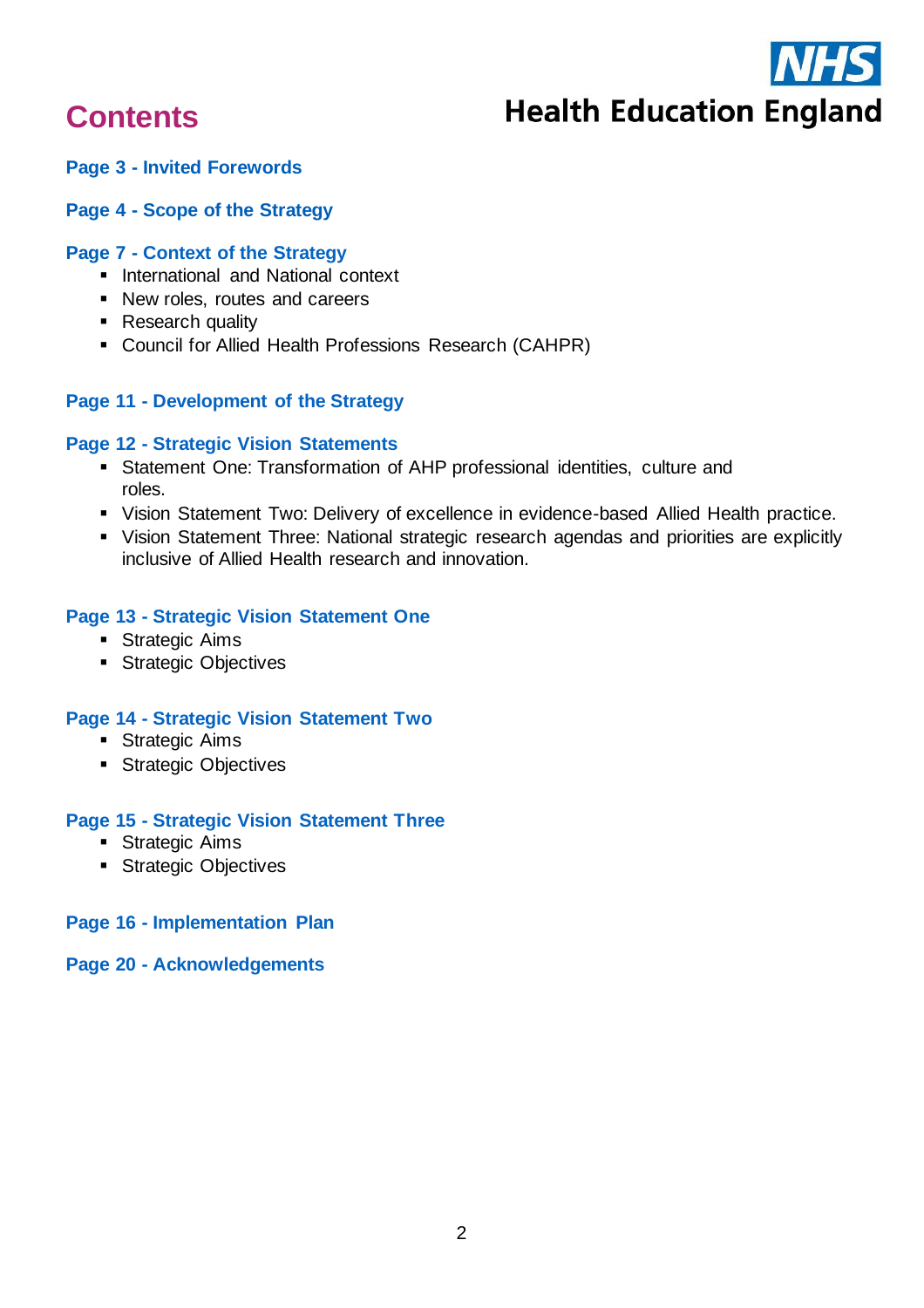# <span id="page-2-0"></span>**Invited Forewords**

## **Chief Allied Health Professional Officer England, Suzanne Rastrick**

"Research and innovation is key to ensuring safe evidenced based practice to support the people who access our services. It enables us to make a difference, whether that is creating new knowledge, enhancing services, improving outcomes or developing our people.

This first ever Strategy focused specifically on AHP research and innovation not only outlines our aspirations as an AHP community, it also seeks to address the role of each individual within this area.

The accelerated rate of innovation and the versatility of the whole AHP community as the result of the Covid-19 pandemic is testament to our collective and individual capabilities. I urge readers to use these experiences together with this Strategy as a springboard to maintain this momentum."

**Council for Allied Health Professions Research (CAHPR) national Strategy Board, Professor Dawn Carnes (Chair) Professor Kate Grafton (Vice Chair) Dr Richard Collings (Vice Chair)**

"CAHPR has contributed to both the consultation phase and the development of the AHP Research and Innovation Strategy. This position statement reflects the current needs and future direction of AHPs in delivering quality research to meet the future health demands of our population.

AHPs' contribution to the health of the nation will be enhanced by this research and innovation plan which highlights raising the AHP profile, optimising evidence informed individualised AHP care delivery and priorities of equity, diversity and inclusiveness in research.

On behalf of CAHPR, we look forward to being an integral part of the implementation of this Strategy. This represents a huge opportunity for AHPs to engage with research, and to develop research for the benefit of people who receive support from AHP health and social care services."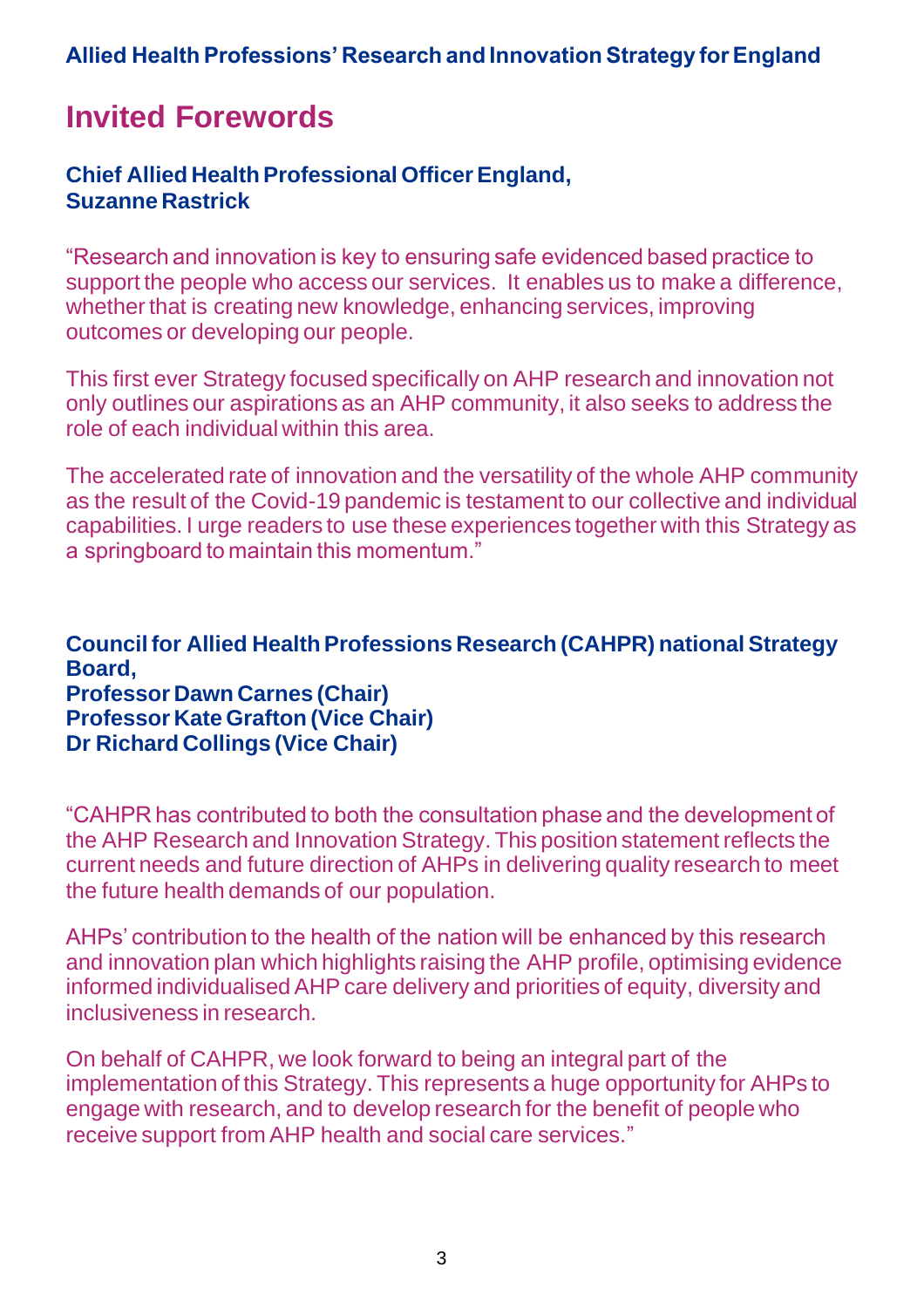# <span id="page-3-0"></span>**Scope of the Strategy**

### **This Strategy comprises a definitive collective national reference statement that supports the research and innovation agenda for all Allied Health professionals.**

The Allied Health Professions (AHP) in England include all of the following disciplines: Art Therapists, Dramatherapists, Music Therapists, Chiropodists / Podiatrists, Dietitians, Occupational Therapists, Operating Department Practitioners, Orthoptists, Osteopaths, Paramedics, Physiotherapists, Prosthetists and Orthotists, Diagnostic Radiographers, Therapeutic Radiographers, Speech and Language Therapists. Collectively these 14 Allied Health Professions form the third largest workforce in health and care. Whilst this Strategy was commissioned for the AHP workforce in England, it recognises the universal drivers, challenges, influences and common principles.

All 14 AHP associations have research Strategy policies and guidance as a key element of the professional development support initiatives for their own memberships. Other existing regional and organisational research strategies have also been developed to specifically include the Allied Health professions. In addition, some AHPs may access research and innovation development opportunities through their engagement in multiprofessional, cross-sector, and/or specialist research interest groups related to their own field/s of practice.

However, this Strategy directly addresses the need for relevant and appropriately differentiated support and development opportunities to be available to all AHPs, whatever their discipline, professional association membership, or employment context.

Hence, this new strategy comprises a definitive collective national reference statement that comprehensively supports the research and innovation agenda for all Allied Health professionals. It is unique in in articulating the united voice of all the professional associations, specialist research support initiatives, and the academic teaching and research communities.

This work was commissioned to identify high level strategic aims for a transformational change in AHP research and innovation reputation, influence and impact on services. This quality improvement agenda encompasses the full breadth of scientific research methodologies across the spectrum from proof of concept, applied health research, implementation science studies, and service evaluations. The adoption of the terminology 'research and innovation' serves to be fully inclusive of all these approaches that contribute towards improvement of care quality, effectiveness and safety. It is also intended to span the historic gap between the spheres of researcher and practitioner communities; since the future vision is to bring together the respective expertise, experience and insights from both perspectives more powerfully than ever before. This will accelerate the cycle of implementation of research evidence into practice to improve health, wellbeing and care outcomes, as well driving practice-led priority setting and authentic co-design of future research and innovation. The Strategy fully complements and supplements the distinctive AHP Quality Improvement agenda that is already being driven forward through the national AHP Network.

The scope of the Strategy covers all the AHP workforce community, inclusive of all career stages, employment sectors and job roles. The strategic aims and objectives have direct relevance to all AHP practitioners, educators, researchers, managers, policy leads, as well as all the key stakeholders who commission, fund, manage and support AHP services.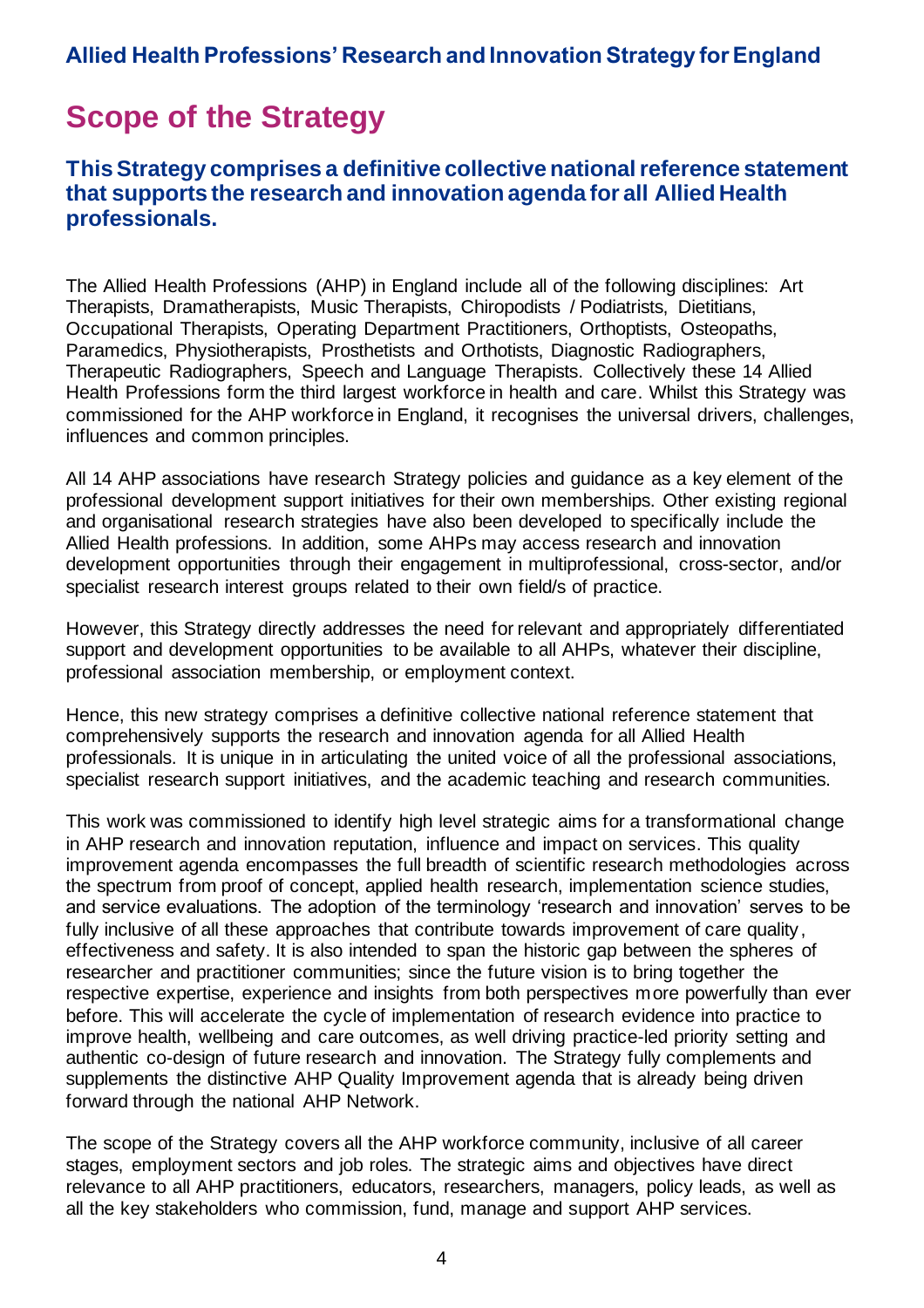The strategic vision statements are bold and far-sighted: the strategic aims and objectives are robust and clearly articulated, innovative and differentiated to address the distinctive needs and contexts of all the AHP professional associations.

The initiation of this Strategy was driven by the recognition of an imperative need to accelerate the pace of growth, stability and sustainability of our collective AHP research and innovation community. There is a time-critical push to align with multiple strategic national agendas, specifically to secure greater visibility, reputation and influence and to achieve proportionate access to investment and infrastructures for the next generation of research and innovation leaders across all the AHP professions, geographies and employment sectors.

The development of the Strategic aims and objectives presented here was achieved through an iterative coproduction approach with the full engagement of all 14 AHP associations, together with the Council for Allied Health Professions Research (CAHPR), the Council of Deans of Health (CODH) and the Office for Health Improvement and Disparities (OHID). Consultations included the public voice (Health Education England's Peoples' Advisory Forum), NHS Research and Development Managers and NHS Commissioners, Deans and Professoriate of Higher Education Institutions, and the National Institute for Health Research (NIHR).

### **The Four Domains**



The scope of the Strategy addresses four domains. Each of these aspects are interdependent and are all equally important to achieve transformational impact and sustainable change.

- **Capacity** and engagement of the AHP workforce community, to implement research and innovation in practice;
- **Capability** for individuals to undertake and achieve excellence in research and innovation activities, roles, careers and leadership;
- **Context** for AHPs to have equitable access to sustainable support, infrastructures and investment for research and innovation;
- **Culture** for AHP perceptions and expectations of professional identities and roles that "research (and innovation) is everybody's business".

The Strategy comprises three vision statements which express a clear intention to accelerate the pace of transformational change. Each of the vision statements is presented in terms of a bold strategic aim, with a number of related strategic objectives. These have been purposefully crafted to be measurable within the framework of appropriate evaluation approaches for quality and impact that have been developed within the scope of this work.

Robust metrics are required that will provide credible indicators of progress, but it is essential for these to be relevant, appropriate, specific and sensitive within each domain; and not to be limited to volume of activities or to the most prestigious successes. Tools and approaches that reflect the visible impact of research will be key to securing commitment from all stakeholders. There is an imperative to demonstrate benefits that meet the strategic priorities of the respective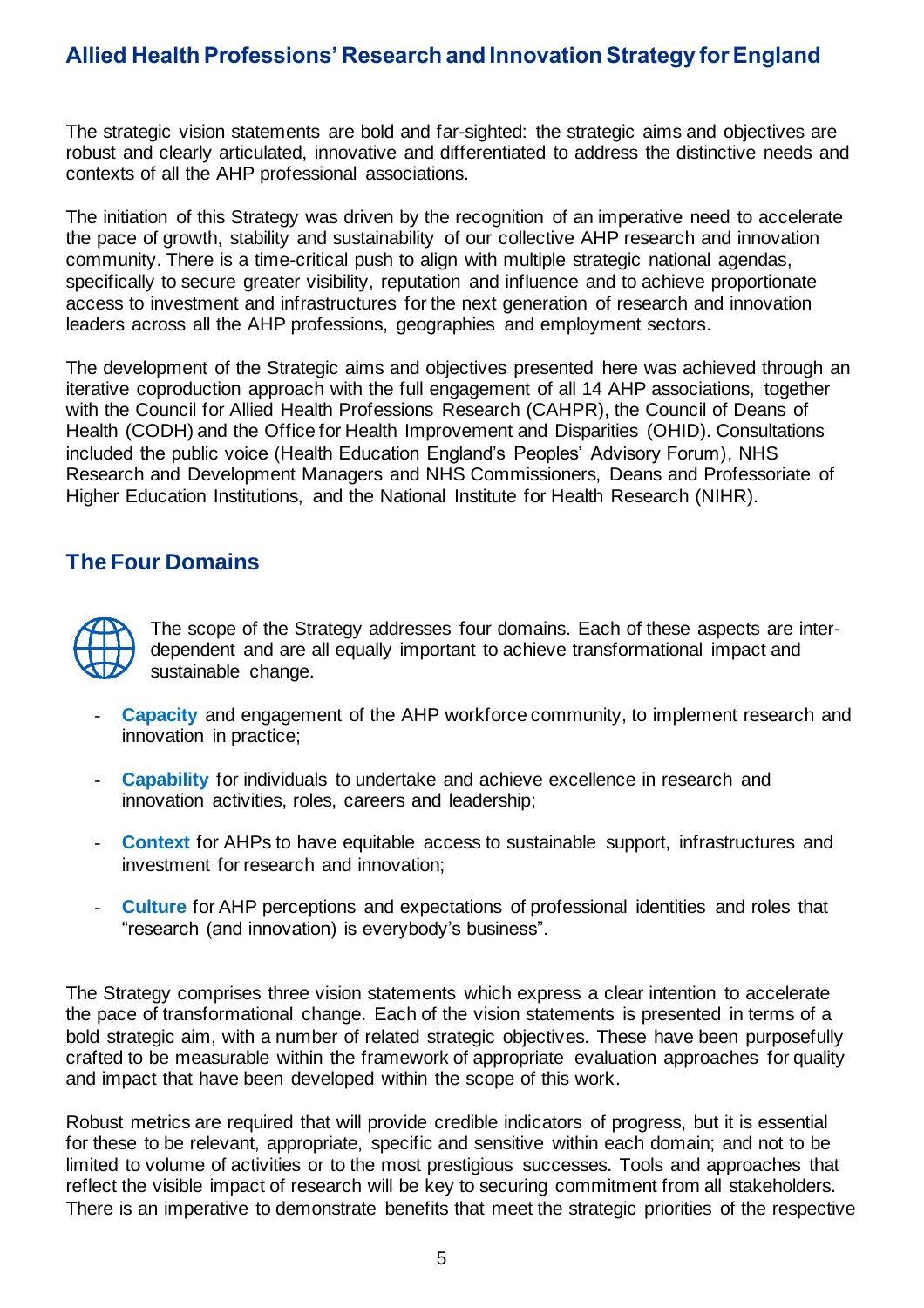stakeholders, specifically including commissioners and provider organisations of health and care services, as well as higher education institutions.

The supplementary resources linked to this Strategy include a selection of case examples that highlight the potential for impact through progress towards these strategic aims and objectives. There are examples of benefits in relation to care quality and service delivery, as well as on staff motivation and retention. These examples also prompt reflection and merit discussion around how the distinctive responsibilities and accountabilities for individuals, teams, employers, service commissioners and sponsors of research and innovation may be addressed.



"I am delighted to have been involved in the development of this AHP Research and Innovation Strategy. This work recognises the importance of creating and using data, evidence, and intelligence to understand population health needs and design effective interventions

to improve health and reduce health disparities. I am pleased to see explicit recognition within the Strategy of our impact on environmental sustainability and the health and wellbeing of the whole population.

I commend Health Education England for leading the development of this AHP Strategy which has been co-produced with a wide range of stakeholders. Throughout it has been clear there is expertise, opportunity and ambition within the AHP community to further develop and embed research and innovation into everything we do; and this Strategy provides a plan to achieve that."

**Linda Hindle, Deputy Chief Allied Health Professional Officer and Engagement Lead for the Emergency Services, OHID (Office for Health Improvement and Disparities)**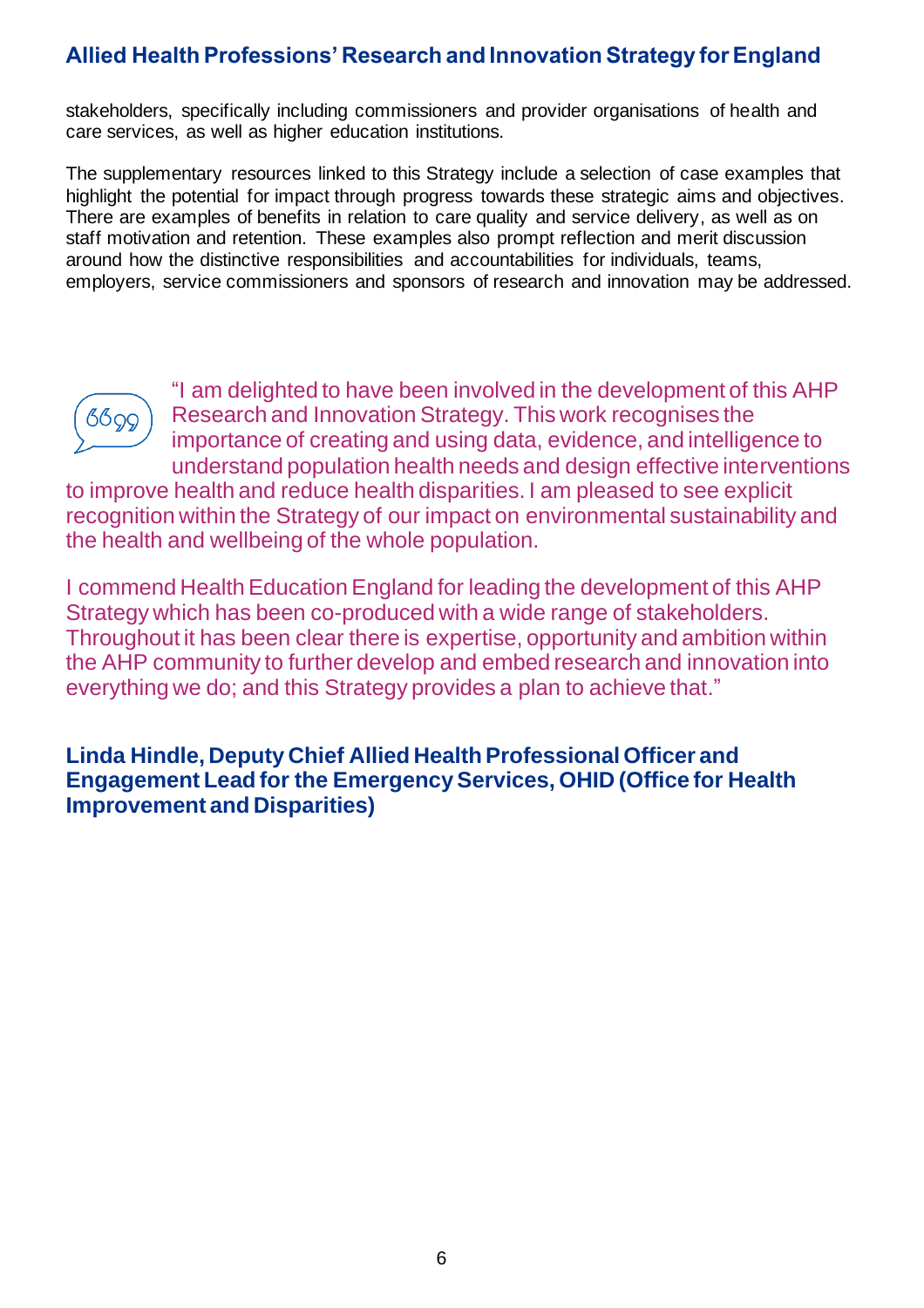# <span id="page-6-0"></span>**Context of the Strategy**

### **International and National context**

Securing and sustaining excellence in research and innovation for the Allied Health workforce is a global priority agenda. The development work for this Strategy is underpinned by an extensive mapping exercise of international publications of relevant capacity and capability building initiatives, within and outwith the Allied Health disciplines and sectors. This included policy statements and professional guidance; empirical evaluation studies were also catalogued. These sources include some AHP-specific initiatives, in addition to many that focused on multiprofessional perspectives.

For England, the Department of Health and Social Care (DHSC) agenda directs all National Health Service (NHS) organisations to actively support research activities and to ensure evidence informed practice to improve care quality and outcomes. Research and innovation are also specifically identified in the NHS Long Term Plan as a key driver for all professions to improve future health outcomes. By implication, all staff are accountable to have the knowledge, skills and confidence to apply research within their own scope of practice: a relatively smaller proportion may choose to undertake research and/or innovation as part of their career pathway.

The focus of this new Strategy dovetails with the recent attention to the current and future cohorts of Allied Health practitioners. Recent work led by the Council of Deans of Health has promoted a range of initiatives to enhance the students' exposure and experience of the research environment. Securing support for AHP academic educators to be more research active, as well as increasing research placements and internship opportunities for students will contribute to ensuring the legacy that our next generations of AHP workforce will be more "research-ready".

### **New roles, routes and careers**

The Strategy specifically incorporates an objective to see more AHPs of all disciplines and at all career stages to be appointed in Research Delivery roles, in line with the [Department for Health](https://www.gov.uk/government/publications/the-future-of-uk-clinical-research-delivery/executive-summary)  [and Social Care](https://www.gov.uk/government/publications/the-future-of-uk-clinical-research-delivery/executive-summary) priority for supporting clinical research and enhancing the clinical research environment by participation from "healthcare professionals from all backgrounds". In addition to making a valuable contribution to the Research Delivery workforce, this would generate increased opportunities for AHP practitioners to gain skills, experience, insights and confidence in research processes, that may potentially lead them to explore other research and innovation activities, roles and career routes.

The recent establishment of the Centre for Advancing Practice supports the strategic development of Advanced and Consultant practice roles across the nursing, midwifery and AHP disciplines. These roles have provided development opportunities for experienced health and care staff to hone their expertise in specialist practice, leadership and management, education and research. Collaborative work is underway to further support the research element of these roles through the development of a clear pathway to map out research and innovation activities and roles, plus transition opportunities into more dedicated research career routes in academic or clinical-academic roles.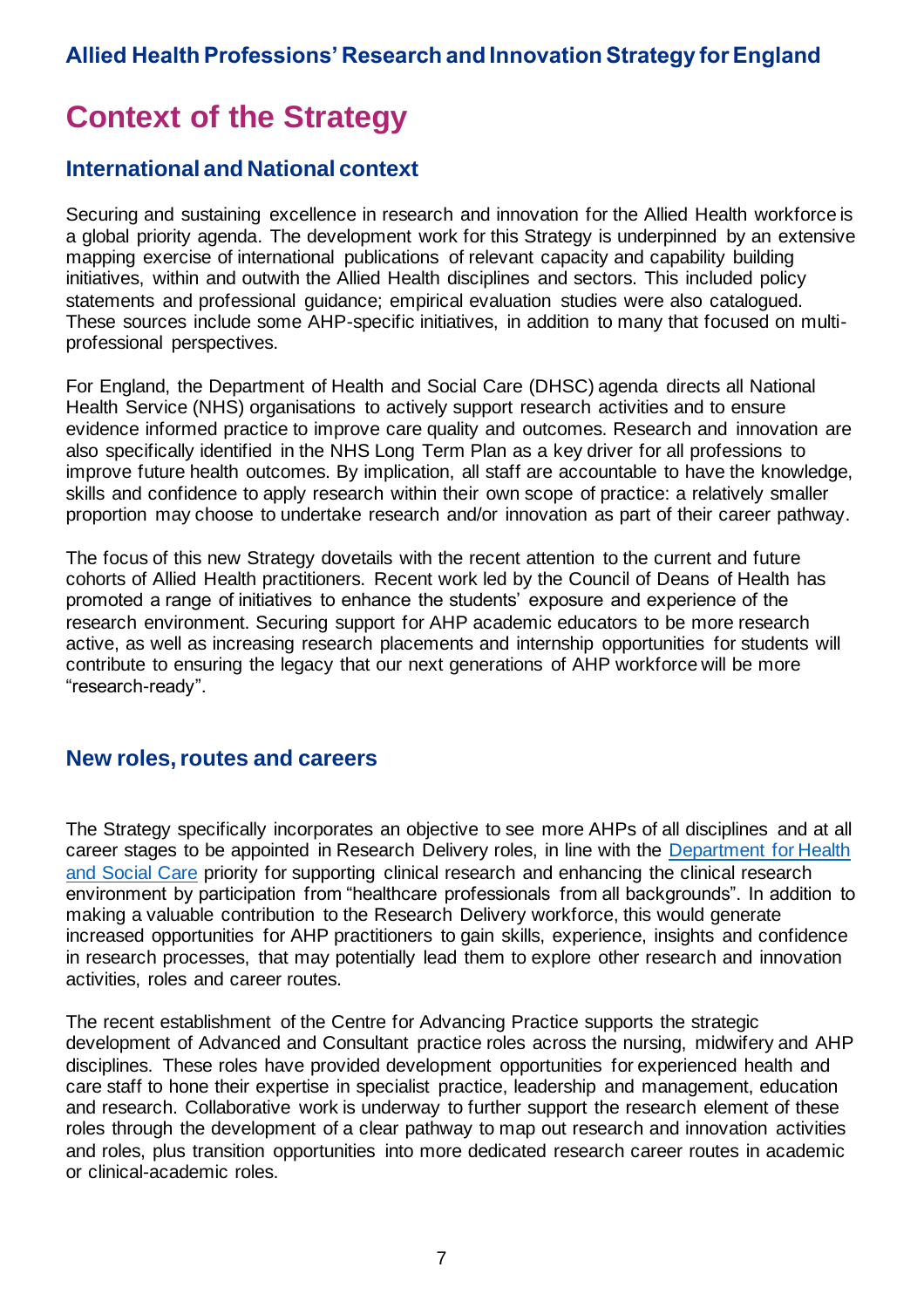Access to support for research careers through internships and fellowships is essential to assure the growth of a sustainable critical mass of research leadership for the future generations of AHPs. This includes support for the workforce to be aware of the range of initiatives (including NIHR Internships, Bridging Schemes and Fellowship opportunities) along with other opportunities offered by Trusts, HEIs, charitable trusts and other third sector organisations. The provision of more effective and efficient signposting for information, support, mentorship and funding opportunities continues to be an essential priority, so that highly talented individuals at any stage of their career may be supported to be successful in these routes. A review of detailed datasets of comparative successes across AHP disciplines in the NIHR competitions for both academic and integrated clinical-academic routes demonstrates that there are significant disparities in successes in these awards across the AHP disciplines. This indicates a priority need to implement strategies that foster more equitable access to targeted and incremental mentorship for the under-represented AHP disciplines: for example, by adopting a collaborative coaching scheme.

The number of Clinical Academic roles and careers has steadily increased over the past decade, where an individual has dual roles and responsibilities in a practice and a teaching and/or research setting. Generally, roles have evolved in response to local drivers and have been tailored around individual contexts, individuals and organisations; leading to a high variability in job roles and contracts, employment security and experiences of competing demands from both employers. There is a need to secure the stability of roles where there is protected time and organisational level support for practice-led research and innovation. The potential for powerful impact on quality of care and on organisational culture are exemplified in our selected case study examples that accompany this Strategy.

Additionally, potential new roles for supporting the development of knowledge translation to facilitate the rapid implementation of high‐quality research evidence into practice may be considered. In addition to immediate benefits to teams and services, these roles can provide more role models, champions and mentors. The principle of using rapid evidence syntheses to answer priority practice-based questions also addresses the growing concerns over research wastage and lays the sound foundation for evidence-based research.

There has been a steadily growing familiarity and adoption of Implementation Science frameworks in Allied Health research over the past decade, however there is the need for a clearer recognition that Implementation Science addresses complementary and essential issues to our current evidence base of scientific and clinical research. This is vitally important to support the clinical effectiveness, societal impact and scientific reputation of Allied Health professional practice.

Finally, there remains the pressing need for a systems change to secure more sustainability and contractual security for post-holders, particularly at the post-doctoral stage. This must be driven by a sharper focus and recognition of the inherent value of all these activities, roles and careers to impact on excellence in the quality of research and of care. In the context of pressing organisational priorities for all stakeholders, the mutual benefits of more deeply integrated practice-academic partnerships to impact on quality and on retention of highly experienced and motivated staff is essential. Approaches that focus on alignment with strategic priorities at organisational, local and regional levels will be particularly powerful, as exemplified in some of the first featured case study examples included in the supplementary resources linked to this Strategy publication.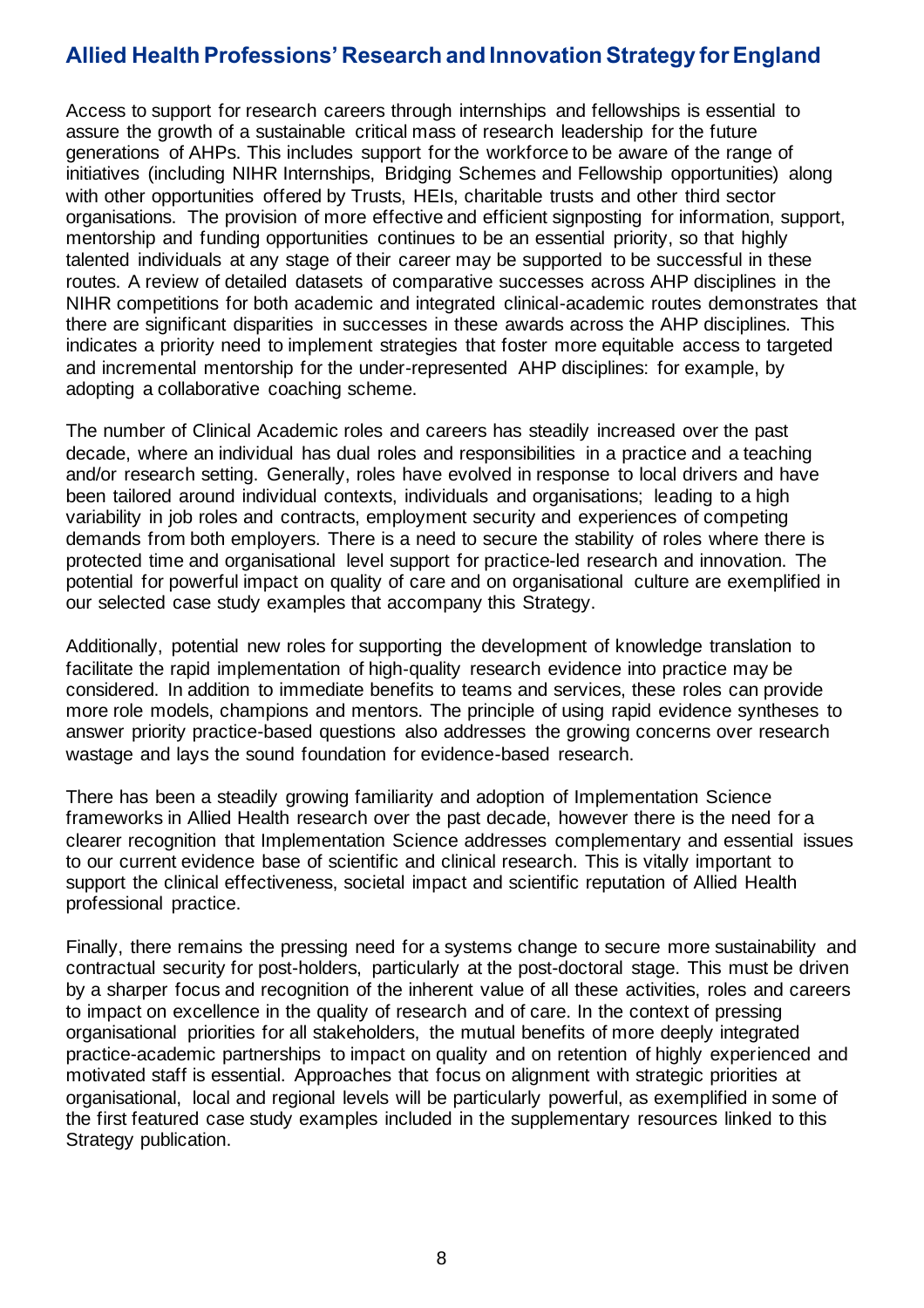### **Research quality**

This strategic aim encompasses the agenda for establishing and maintaining the highest quality research evidence base for all the Allied Health professions, not simply for growing the volume of the collective evidence base or the number of research active individuals.

The commitment to authentic codesign and coproduction of research and innovations with the public voice is a fundamental premise. The challenge of inequalities in access to services as well as inequalities in health, wellbeing and care outcomes is also explicitly addressed. The priority driver is for essential expertise from both practice and academic perspectives to inform research agenda setting, as well as throughout all stages of the design and conduct of research and innovation initiatives.

There is explicit reference to the Research Excellence Framework (REF), as the single government exercise related to assessment of research quality, underpinned by sound principles of requiring evidence of real-world impact. This is a highly significant driver for investment in research and whilst there are examples of world-leading research by AHPs across multiple domains in the REF, the distinctive achievements of much Allied Health research has remained opaque. The inclusion of this agenda here is to prompt a reflective and constructive engagement in dialogues that will increase transparency, recognition and reward of excellence for the specific contributions and achievements of research leadership in Allied Health research.

### **Council for Allied Health Professions Research (CAHPR)**

The Council for Allied Health Professions Research [\(CAHPR\)](https://cahpr.csp.org.uk/) is a UK-wide organisation that comprises a Strategy Committee, a Professoriate and a network of Regional Hubs. The Council was launched in 2014, with a mission to continue the work of former initiatives to develop AHP research, strengthen evidence of the professions' value and impact for enhancing service user and community care, and enable the professions to speak with one voice on research issues, to raise their profile and influence.

CAHPR offers a unique blend of expertise from both research and practice across Higher Education Institutes (HEI), National Health Service (NHS) and wider practice settings. The Hub structure and resources on the CAHPR website have been effective ways of signposting practitioners to support and next steps in becoming research active, and to funding and development opportunities. In particular, CAHPR has undertaken a role in addressing the workforce development challenges arising from a limited research culture in the workplace where research and innovation are not seen as mainstream activity.

CAHPR's enterprise is undertaken largely on a voluntary basis, by highly dedicated individuals. Subscription contributions from the member AHP associations cover only central administration costs and expenses for engagement events run by the regional hub groups. A recent independent review of CAHPR (available on CAHPR's website) affirmed the reputation and impact that CAHPR has achieved to date on this basis, but cautioned about the need to secure greater stability, security and sustainability for the future.

In relation to this Strategy, CAHPR has the unique advantage to contribute to and guide the research and innovation reform agenda to facilitate and maximise AHP research activity, research careers and professional practice. through their well-established national networks of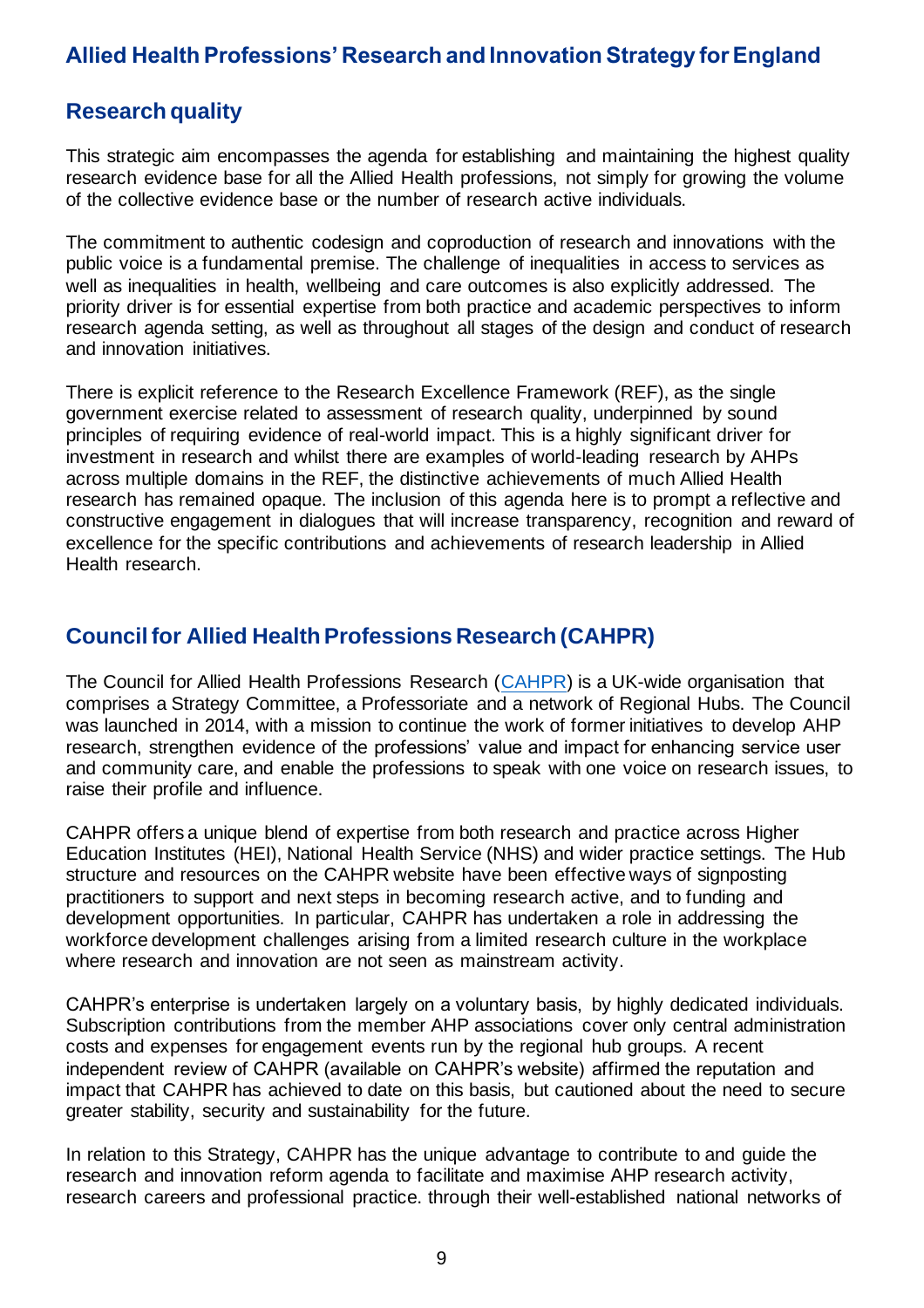practitioners, educators, researchers, clinical academics and university academics. The CAHPR national Strategy Board are committed to an organisational refresh, to further strengthen the strategic focus. In particular, this is re-energising the national Allied Health Professoriate and the Research Champion network scheme.



"Research and innovation are central to the development of our 21st century workforce, delivery of the NHS Long Term Plan and to ensure sustainable health and care services.

So, it is imperative for us to now accelerate the pace, stability and sustainability of research and innovation across all our AHP disciplines, roles and settings.

The Strategy sets out a definitive statement for how research, innovation and quality improvement will be embedded into routine practice across all career stages of our Allied Health workforce. This work builds upon the sound strategic plans from all our AHP professional associations and their superb support initiatives for their own members.

This excellent collaborative project has worked with a wide range of stakeholders to craft the key visions for energising the workforce culture and to ensure equity of development opportunities and careers in research delivery and research leadership roles for all AHPs."

**Beverley Harden, Allied Health Professions Lead, Health Education England Deputy Chief Allied Health Professions Officer, England**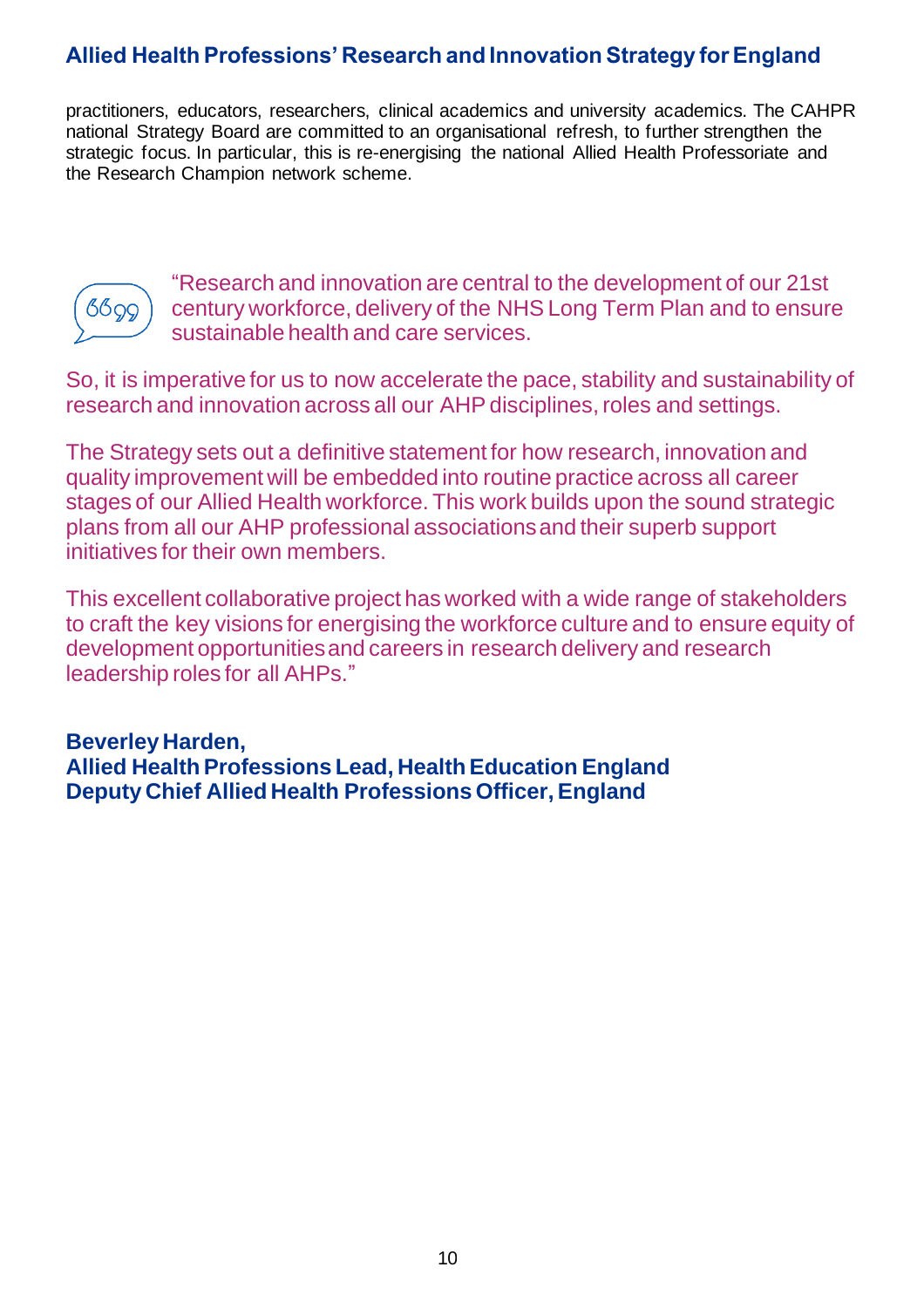# <span id="page-10-0"></span>**Development of the Strategy**

**This statement provides the strategic vision to drive transformational change for AHP research and innovation, specifically for enhanced visibility, reputation, influence and impact on services.** 

This Strategy is predicated on establishing a consensus agreement on the aspirations and expectations for AHP research capacity and capability, specifically including appropriate and relevant metrics of quality and impact. Indicators of increased research capacity across the wider AHP workforce (active engagement in the research environment for practice) was clearly differentiated from measures of research capability building in individuals (research career routes). The landscape for AHP researchers needs parity with other health professions and must include all the allied health professions, across roles and services, for all those with protected characteristics and across all geographies.

The coproduction process for the research and innovation Strategy ensured iterative input from all 14 AHP association research leads, the HEE People's Advisory Forum, and other key stakeholders (national policy leads, academics, provider organisation commissioners and managers, specialist practitioners and clinical-academic post-holders).

The iterative coproduction ensured that the proposed aims are achievable and sustainable and have the full commitment from all the AHP associations. This collaborative consultation approach with the strategic research leads for all the Allied Health Professional associations as stakeholders generated valuable reciprocal insights and commitment to contribute towards an effective, pragmatic Strategy to build on the AHP achievements to date and to ensure future sustainability. There was unqualified support for the resultant strategic vision statements, aims and objectives.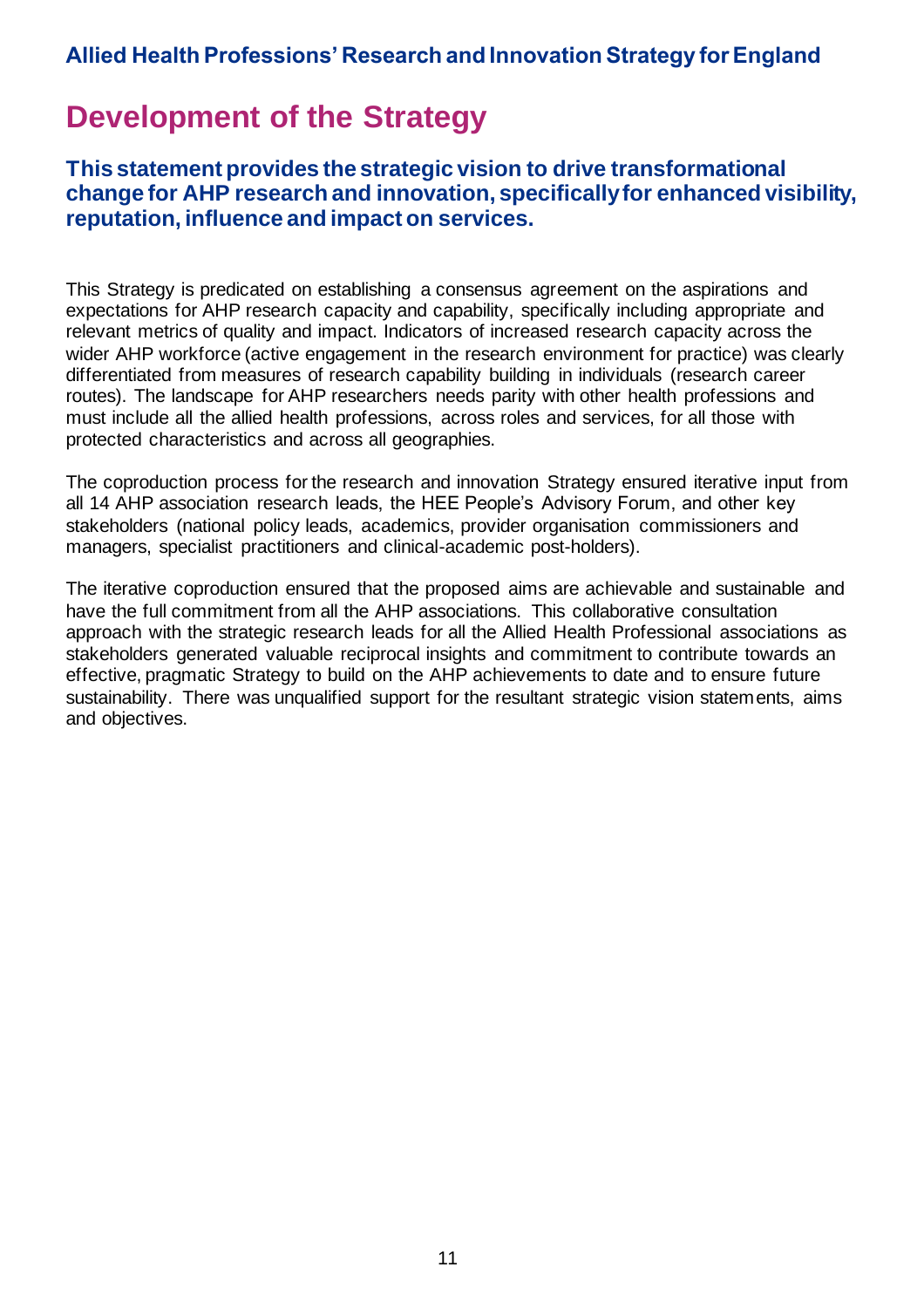# <span id="page-11-0"></span>**Strategic Vision Statements**

The strategic vision is articulated within three distinctive strands. These express a clear intention to accelerate the pace of transformational change to assure achievement of the highest quality and reputation for the collective Allied Health research and innovation community.

Each of the vision statements is presented in terms of a bold strategic aim, with a number of related strategic objectives. These have been purposefully crafted to be measurable within the framework of appropriate metrics and indicators of quality and impact that was developed within the scope of this work.



**Vision Statement One: Transformation of AHP professional identities, culture and roles.**



**Vision Statement Two: Delivery of excellence in evidence-based Allied Health practice.**



**Vision Statement Three: National strategic research agendas and priorities are explicitly inclusive of Allied Health research and innovation.**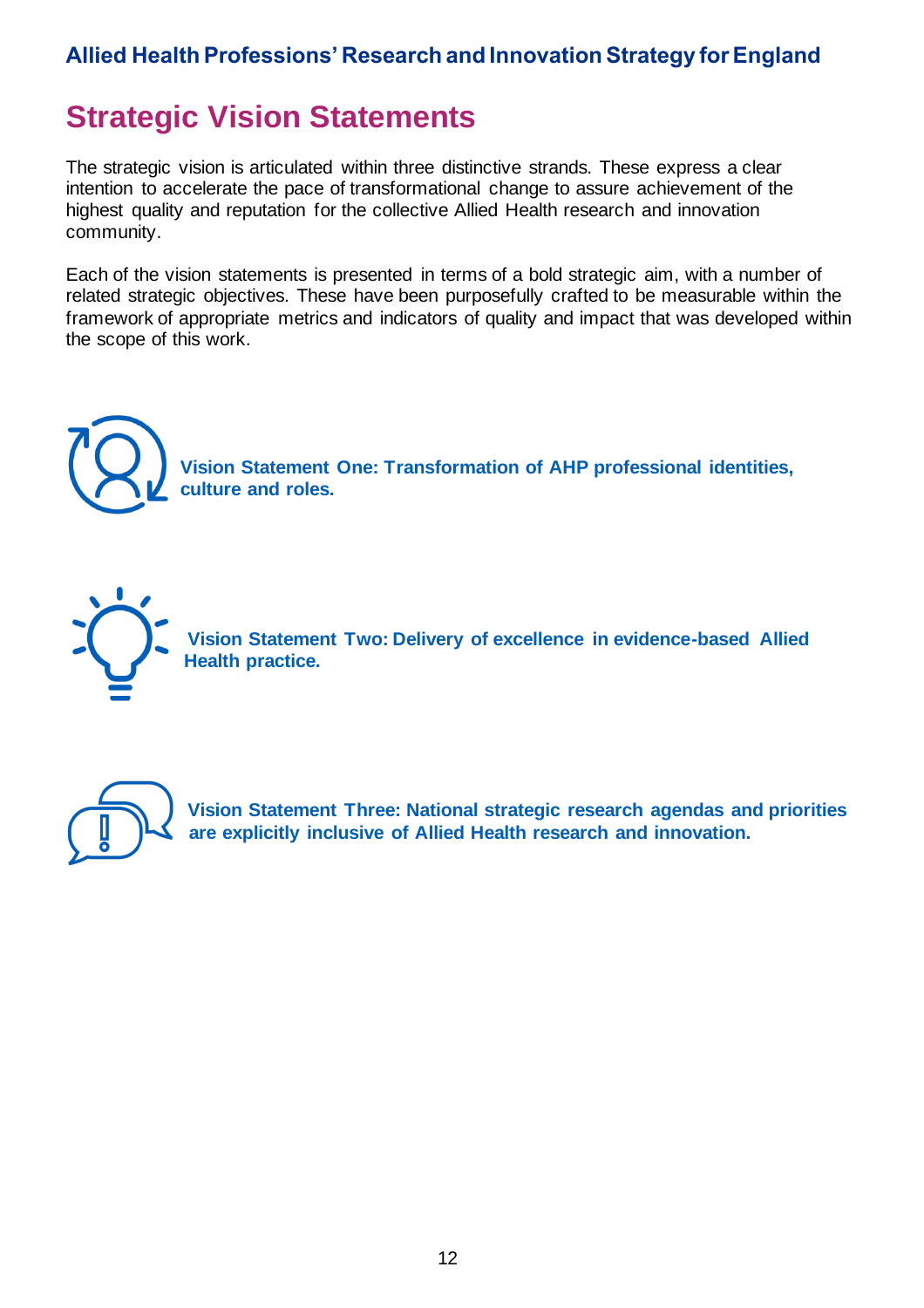## <span id="page-12-0"></span>**Vision Statement One – Strategic Aim and Objectives**



**Vision 1: Transformation of AHP professional identities, culture and roles.**

**Aim 1.1: A transformational shift in awareness, skills and values for research and innovation across the life course for all AHP workforce communities.**

#### Strategic Objectives:

The legacy of a research-ready workforce is assured through

- dynamic research-informed teaching of future cohorts of student AHPs,
- dedicated time and opportunities for AHP academic educators to engage in research and innovation and scholarship activities,
- opportunities for AHP pre-reg student research and innovation placements and internships,
- optimal value and maximisation of research and innovation skills in the AHP workforce, especially of post-doctoral individuals, to enhance service improvement.

#### **Aim 1.2: Research, innovation and quality improvement is embedded into job descriptions and routine practice across all career stages of the Allied Health workforce.**

#### Strategic Objectives:

The culture for research and innovation in AHP services will enable

- systematic promotion and support for more active engagement with the research and innovation environment by the wider Allied Health workforce,
- skills and confidence to undertake, evaluate and disseminate research, innovation and service improvement activities.

#### **Aim 1.3: A range of research and innovation roles and career routes for AHPs are clearly signposted and well-supported.**

#### Strategic Objectives:

The culture for research and innovation in AHP services will enable

- access for all AHPs to research and innovation responsibilities, roles, pathways, secondments and substantive career routes, including dedicated Clinical Academic posts,
- talent spotting and coaching for research leadership roles,
- access to role models and systematic mentorship for AHPs of all disciplines at incremental levels by academic expertise,
- organisational level support for post-doctoral roles within the AHP workforce.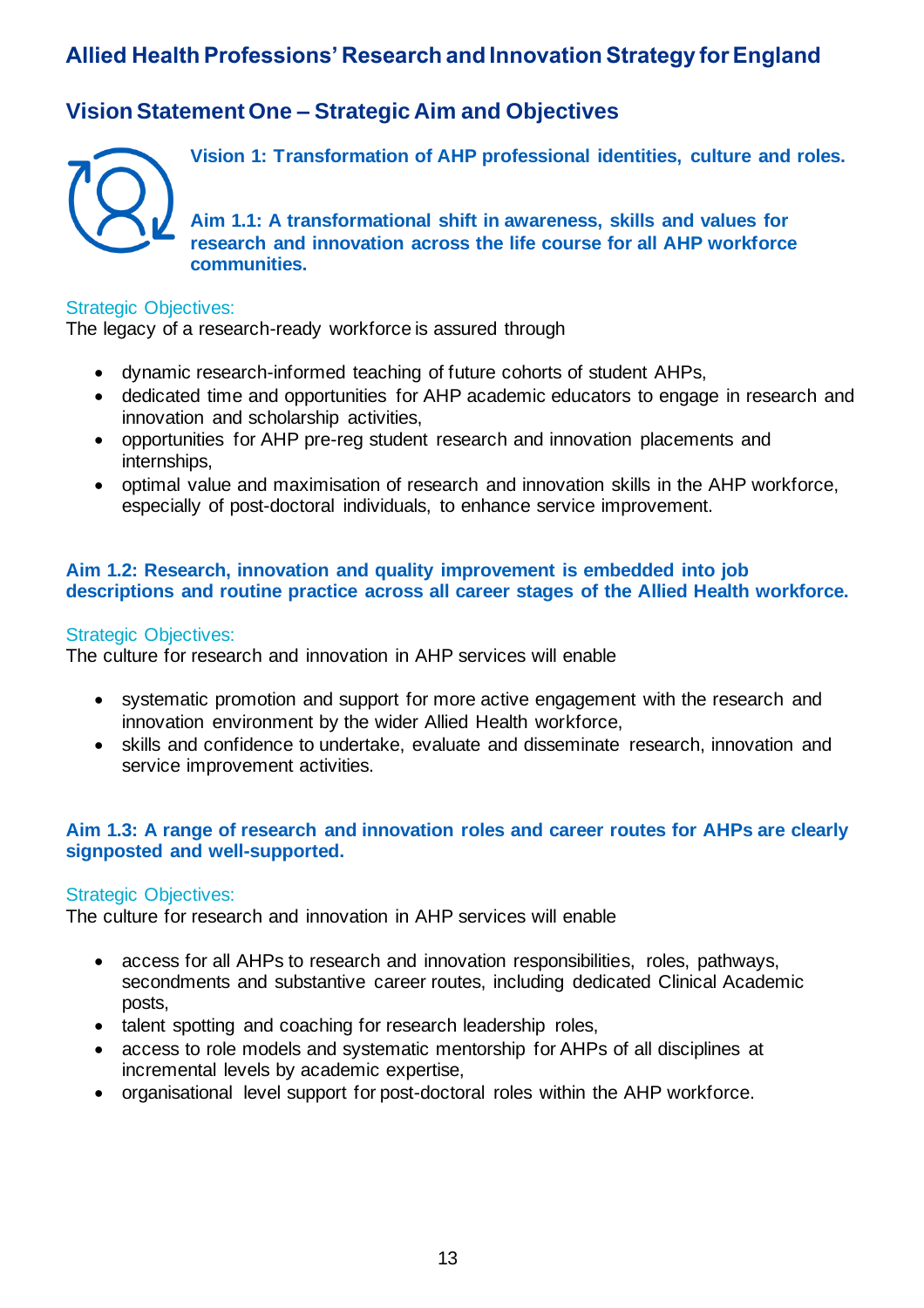## <span id="page-13-0"></span>**Vision Statement Two – Strategic Aim and Objectives**



**Vision 2: Delivery of excellence in evidence-based Allied Health practice.**

**Aim 2.1: World-leading quality research and innovation for Allied Health practice is co-produced by expertise from the public voice, academics, practitioners and the wider Allied Health Community.**

#### Strategic Objectives:

Capacity building strategies for Allied Health will enable a research and innovation evidence base that will deliver

- a world-leading quality research and innovation evidence base across all AHP professions, co-produced by expertise from the public voice, academics, practitioners, and the wider Allied Health Community,
- transparent recognition through the UK Research Excellence Framework of the distinctive value and impact of AHP research and innovation,
- explicit recognition of health inequalities in access to services and in health outcomes,
- commitment to authentic research priority setting and agreement on relevant outcome measures through collaboration between the public voice, academics, practitioners and the wider AHP community,
- prioritisation of the public voice in the development and evaluation of AHP services,
- commitment to environmental sustainability in AHP research and innovation initiatives.

#### **Aim 2.2: Allied Health practice is underpinned by scientific research and driven by Implementation Science and service improvement models.**

#### Strategic Objectives:

Capacity building strategies for research and innovation in the AHP wider workforce will enable

- active uptake of research evidence sources and related resources, with an explicit focus on implications for practice,
- active promotion and dissemination of research evidence syntheses, rapid reviews and evidence-based guidelines to support practice improvements,
- support systems, value recognition and incentives for implementation of research and innovation in Allied Health practice,
- opportunities for participation in research and innovation activities by AHPs at all career stages,
- access for AHPs of all disciplines and at all career stages to research delivery roles,
- organisational level support for direct engagement between research leaders and workforce teams and services.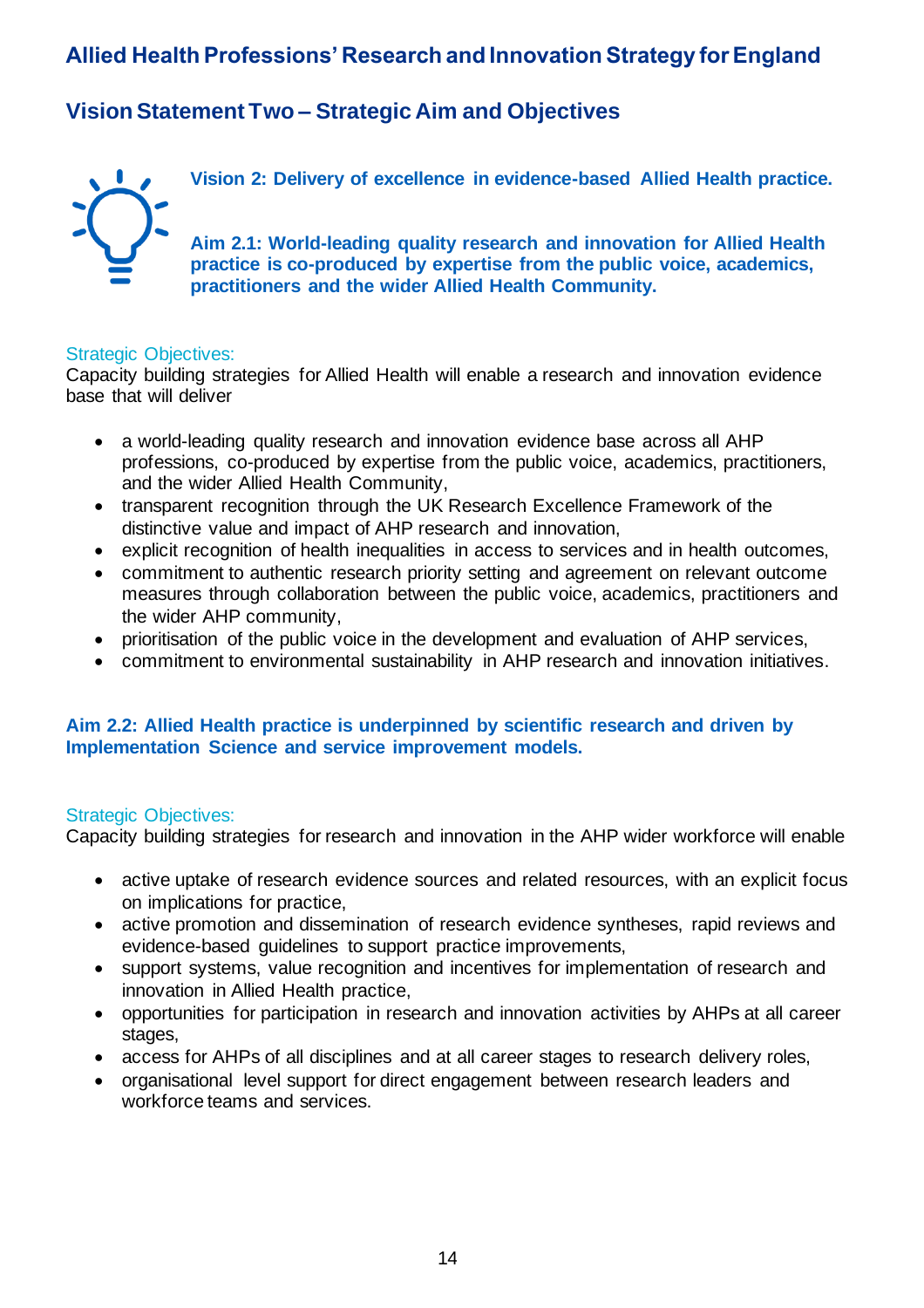## <span id="page-14-0"></span>**Vision Statement Three – Strategic Aim and Objectives**



**Vision 3: National strategic research agendas and priorities are explicitly inclusive of Allied Health research and innovation.**

**Aim 3.1: Allied Health research and innovation directly aligns with and contributes to the priority agendas in national health, care and wellbeing strategies**

#### Strategic Objectives:

The context for research and innovation in Allied Health services will enable -

- recognition of the value of Allied Health research and innovation in relation to strategic priorities,
- AHPs are represented at all local, regional and national level forums for senior research leaders in health, care and wellbeing,
- strategic influencing and systematic resourcing for research and innovation in Allied Health practice.

#### **Aim 3.2: Dedicated investment for substantive and sustainable funding, resourcing and infrastructure to support Allied Health research and innovation.**

#### Strategic Objectives:

The context for research and innovation in Allied Health services will enable -

- sustainable growth for a legacy of leadership in Allied Health research and innovation across all AHP disciplines,
- organisational level support for Allied Health research and innovation activities, roles and careers,
- access for AHPs to research and innovation infrastructures within and across all provider organisations and subcontracted services,
- commitment from HEIs and from care provider organisations to support joint appointments, including substantive Clinical Academic posts,
- access for AHPs to funding across the spectrum from seedcorn projects to career fellowships and programme grants.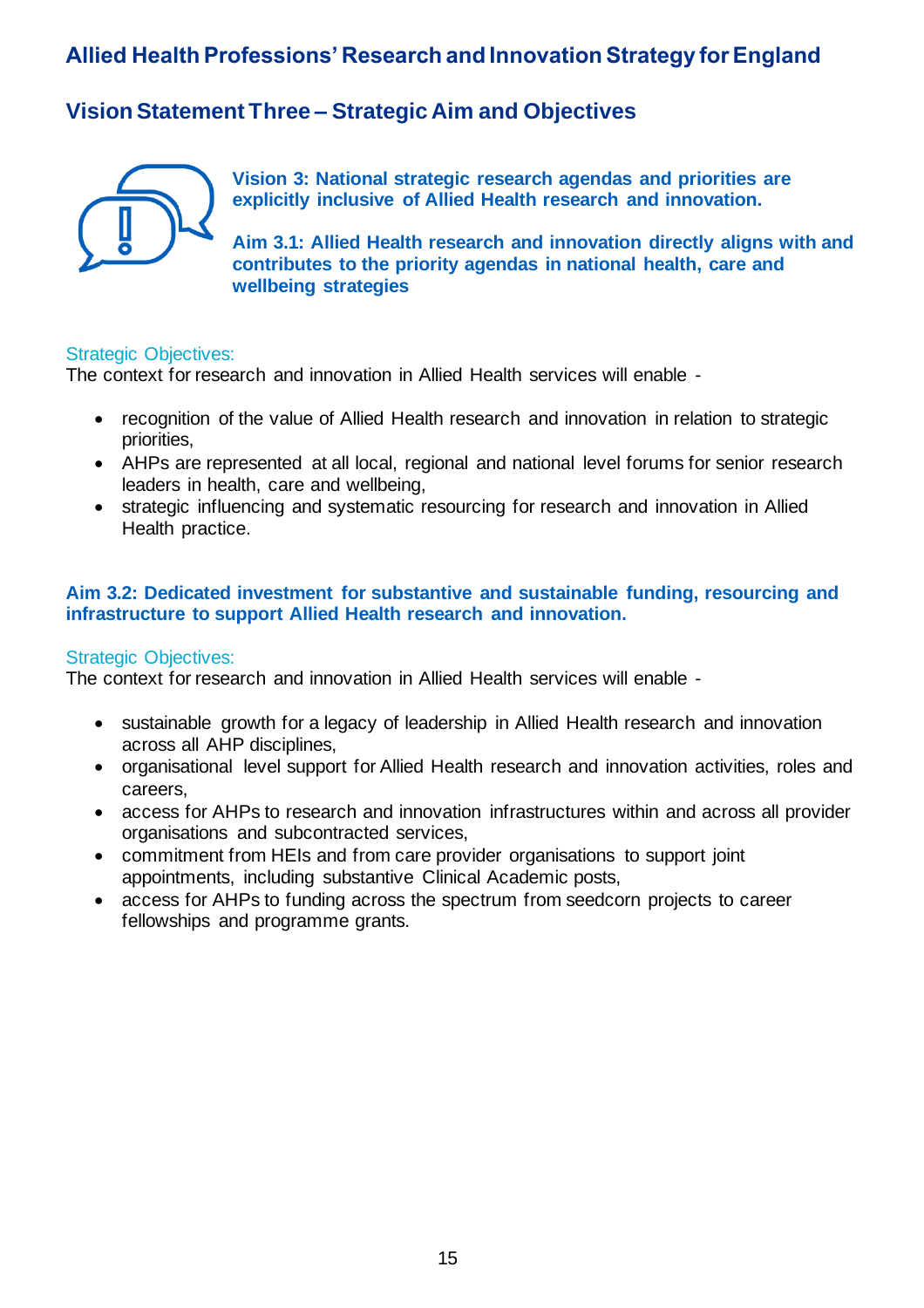# <span id="page-15-0"></span>**Implementation plan**

The publication of this strategic vision marks the launch of a coordinated, systematic and sustained campaign to address the stated aims and objectives. With an oversight from Health Education England, the delivery for this Strategy will be driven forwards in a strong coproduction approach across the Allied Health Professional associations. This work will be led through a strategic initiative by a core team from the Council of Allied Health Professions Research (CAHPR) national Strategy Board.

CAHPR are working closely with HEE to maximise the strengths and opportunities of their networks of practice and academic expertise to drive forwards a number of dynamic initiatives. These developments will be articulated through a refreshed communication strategy to secure significantly enhanced visibility and impact of the messaging that engagement with and participation in high quality research and innovation is an essential and integral aspect of all AHP practice. CAHPR's work will specifically contribute to advancing roles, career pathways and leadership development in both academic and clinical academic research.

The development of a clear and comprehensive strategy for equality, diversity and inclusion (EDI) for AHP research and innovation is being led by CAHPR. This will ensure that future AHP research and innovation activity is transparently representative and improves access to research support for underserved populations, driving commitment to a fully inclusive culture.

CAHPR will focus on securing stronger partnership working with the key strategic national bodies, funders, decision makers and other stakeholders. The CAHPR network is uniquely positioned to contribute the collective voice of AHP research and innovation, and to represent this EDI agenda on behalf of all AHPs.

| L.<br>u |
|---------|
|         |
|         |

"CAHPR are committed to driving forward the strategic agenda for AHP research and innovation. We are delighted to be in a position to collaborate and play a major role in the implementation of this research and innovation plan."

## **Strategic initiatives**



The Implementation work will drive forward on priority actions to ensure that the impact of this work achieves significant changes, most particularly in strategic visibility, reputation and engagement with key influential stakeholders.

The achievement of impact across the vision statements in this Strategy will be dependent on securing system-wide engagement, specifically for substantive commitment to support collaborative working between all provider organisations and the higher education sector. Alignment with all strategic priority agendas of the NHS Arm's Length Bodies will also be highly influential. This consideration is explicitly encompassed in the strategic aims and objectives.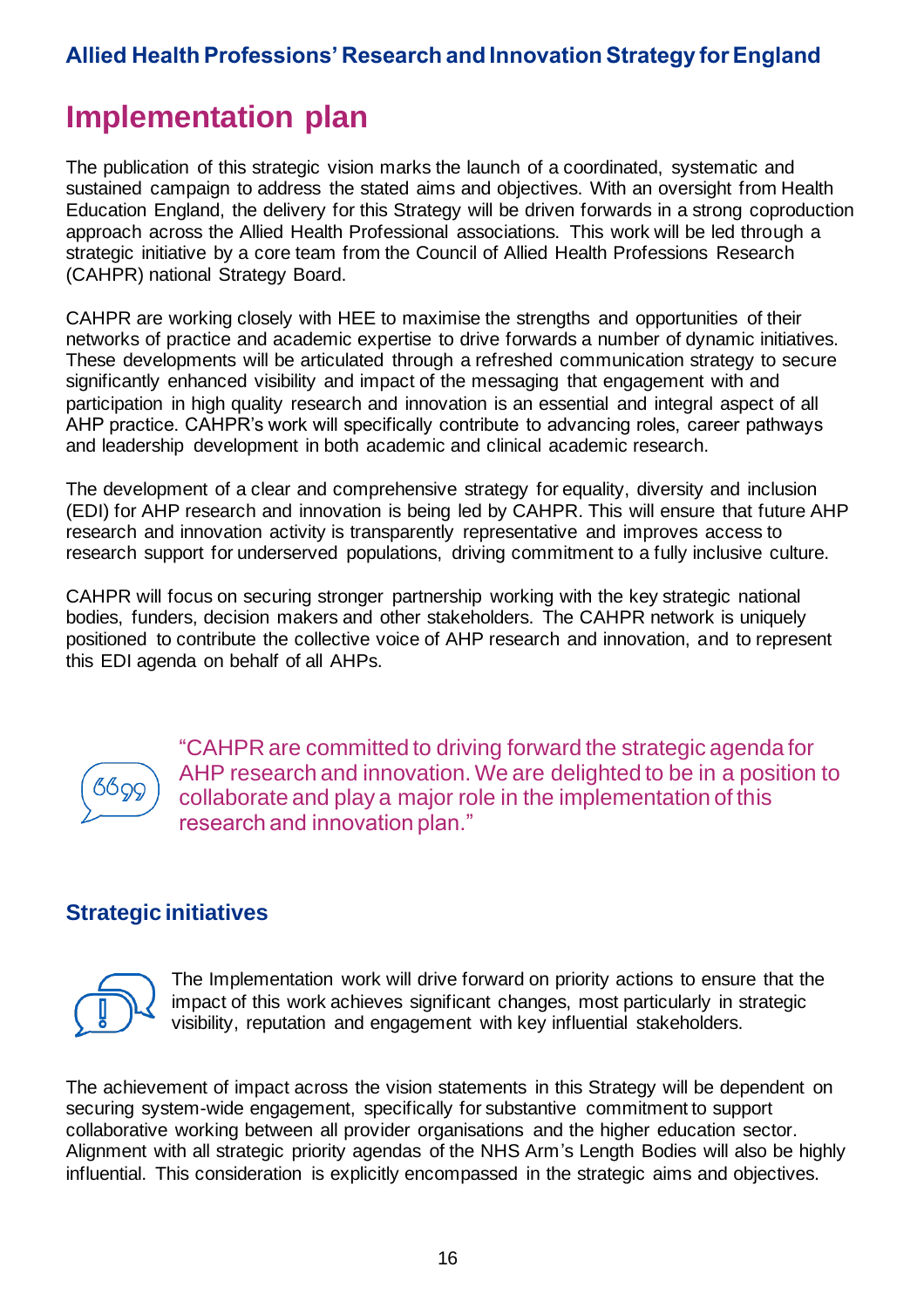Those responsible for leading this implementation work will remain responsive to any significant unanticipated changes or emergent priorities from our key stakeholders. Progress towards the transformational change initiatives encompassed in this Strategy is anticipated to continue over the coming decade, to secure a legacy of a more robust, sustainable and dynamic research and innovation environment for the future generations of Allied Health professionals.

One priority strategic initiative will encompass setting up new support alliances for incremental mentorship, coaching and collaboration, for the immediate benefit of building capacity and capability in research and innovation for organisations and for individuals. The priority is to ensure equitable access of opportunities to support, resources and infrastructures for all the Allied Health disciplines, across all geographies, sectors and work roles; at all career stages and across all protected characteristics. In this regard, the AHP disciplines will work together to specifically support research and innovation capacity and capability building across the most underrepresented groups. The development of new partnership initiatives with the National Institute for Health Research to foster excellence in capability building for research and innovation leadership across all the AHP disciplines will also significantly support and accelerate the progress of this strategic agenda.

A systematic framework for the delivery of this Implementation plan will include a coordinated network approach to optimise communication across national, regional and local levels. This will include mapping of environmental factors and existing support initiatives, both uni-professional and cross-professional. The mapping will explicitly reflect active collaboration initiatives between service provider organisations, academic institutions and research leaders across all the Allied Health disciplines.

The implementation of these strategic aims is further supported by having been fully aligned and incorporated within the upcoming refreshed NHS England Allied Health Strategy. The four new enhanced foundations in that Strategy include the expectation that AHPs commit to research, innovation, and evaluation. The integrated approach to implementation initiatives across each of these significant agendas will support enhanced engagement and impact. Furthermore, the implementation phase will optimise active engagement across the multiprofessional arena to forward our collective strategic purposes to secure commitment and investment for research and innovation. We will pursue open collaborative dialogues to optimise equitable access for the mutual benefit across our all respective AHP communities. This will include, but not be limited to, a specific focus on equitable, sustainable and flexible access for all AHP disciplines at all stages of their working lives to new roles, pathways and careers in research and innovation; and to ensure that research and innovation activities are more clearly articulated and securely embedded in job descriptions.

## **"Continue the Conversation"**



To maintain this impetus, Health Education England has committed to oversee the launch of a programme of initiatives that will promote essential ongoing awareness, visibility and engagement in this dialogue. In the first year, this campaign to "**Continue the Conversation**" incorporates a calendar of collaborative consultations, including a suite of interactive open discussion forums to focus on each of the strategic vision statements in turn.

These iterative discussions will provide a forum for in-depth exploration of the strategic objectives and the associated proposals for relevant and appropriate metrics to evaluate progress and impact. This will facilitate all stakeholders to review their current and future needs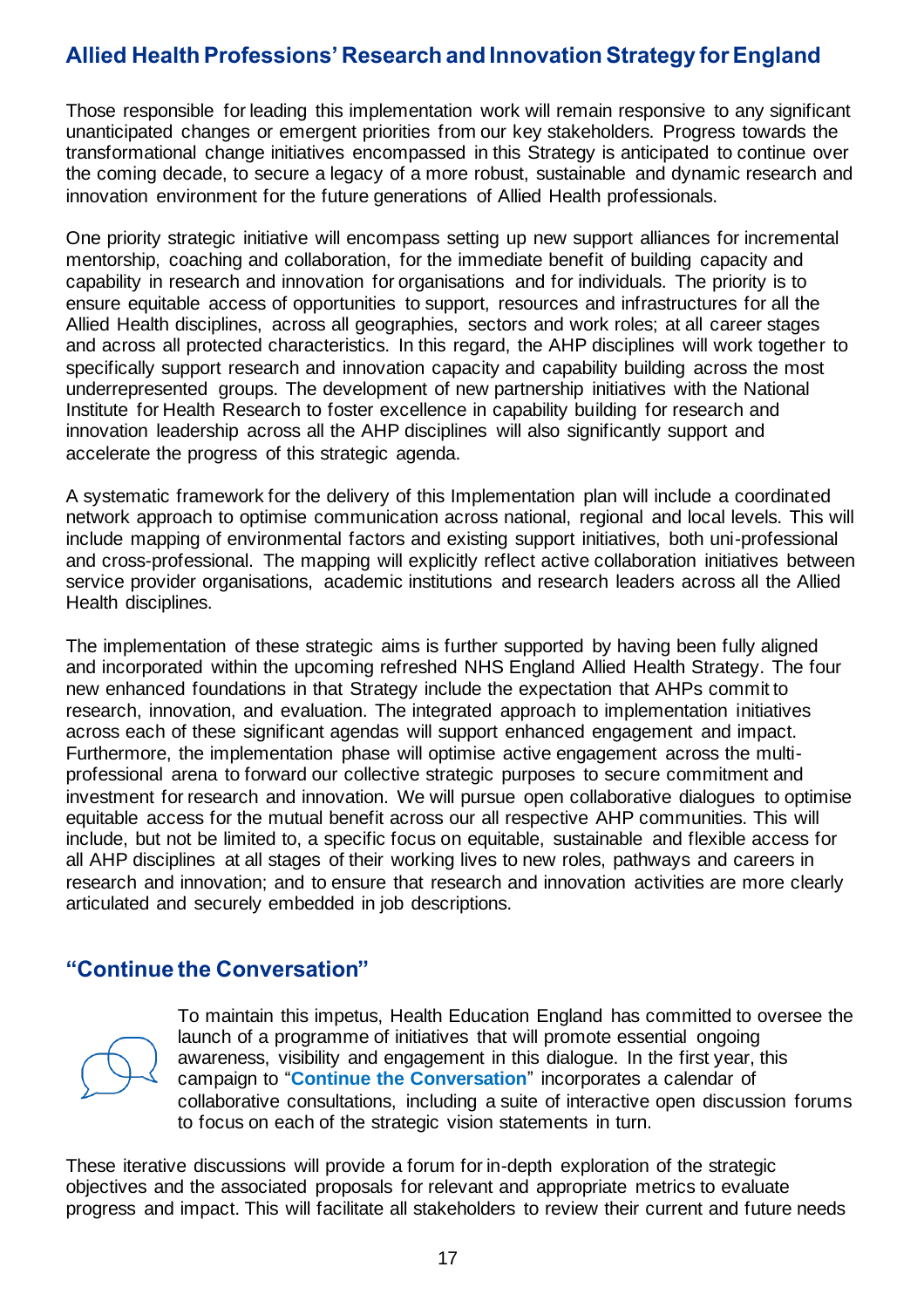for accurate data, evidence and intelligence for mapping progress from informed baseline positions.

The synergy of these interactive forum events will also generate a wealth of additional exemplars across the four Domains. Within an appreciative enquiry framework, this will contribute towards the collective perceptions of what works well, and how initiatives could be better supported through strategic engagement to become more dynamic and effective in driving care quality for population health and wellbeing. The outputs from these listening events will inform a new national network with high level leadership from key stakeholders to develop innovative responses to address the respective needs for development, support and sustainable infrastructures.

### **Case Study exemplars**

The ethos across all the Implementation initiatives will be to facilitate effective, efficient and energetic dissemination of exemplary systems and ways of working that have demonstrated significant impact across all four defined Domains.

Real world examples are a highly valuable and effective way to disseminate innovative practice, proving insights that may be shared and differentiated accordingly across other contexts. Case Studies also demonstrate powerful illustrations of impact and benefit from a range of stakeholder perspectives. Within the framework of the four specified Domains of this Strategy, this resource bank of scenarios will provide insights with a realist perspective across a wide range of initiatives from cross-sector organisational collaborations to individuals' personal initiatives. Specific examples are also featured of access to valuable support resources and services, including the NHS library and knowledge services. In particular, these examples highlight the importance of access to role models, mentorship and networks to foster a culture of positive engagement in a vibrant research and innovation culture. Many of the selected examples demonstrate impact and benefit across multiple strategic aims and objectives.

During the course of the first year there will be regular updates to the published supplementary resources linked to this Strategy, specifically to add further Case Studies to the initial suite of exemplars. The incremental growth of this resource bank has been purposefully adopted as an important element of the interactive nature of the Implementation phase and will contribute to sustaining and refreshing the dialogue around the Strategy.

Further resources will also be released during the course of the year, including selective Bibliographies of directly relevant policy and guidance documents and research publications linked to the themes of the interactive discussion forums. The resources are particularly intended to be a valuable asset to all the AHP workforce community. The refreshment of these supplementary resources sections will further support the campaign to raise visibility and secure ongoing dialogue on this Strategy.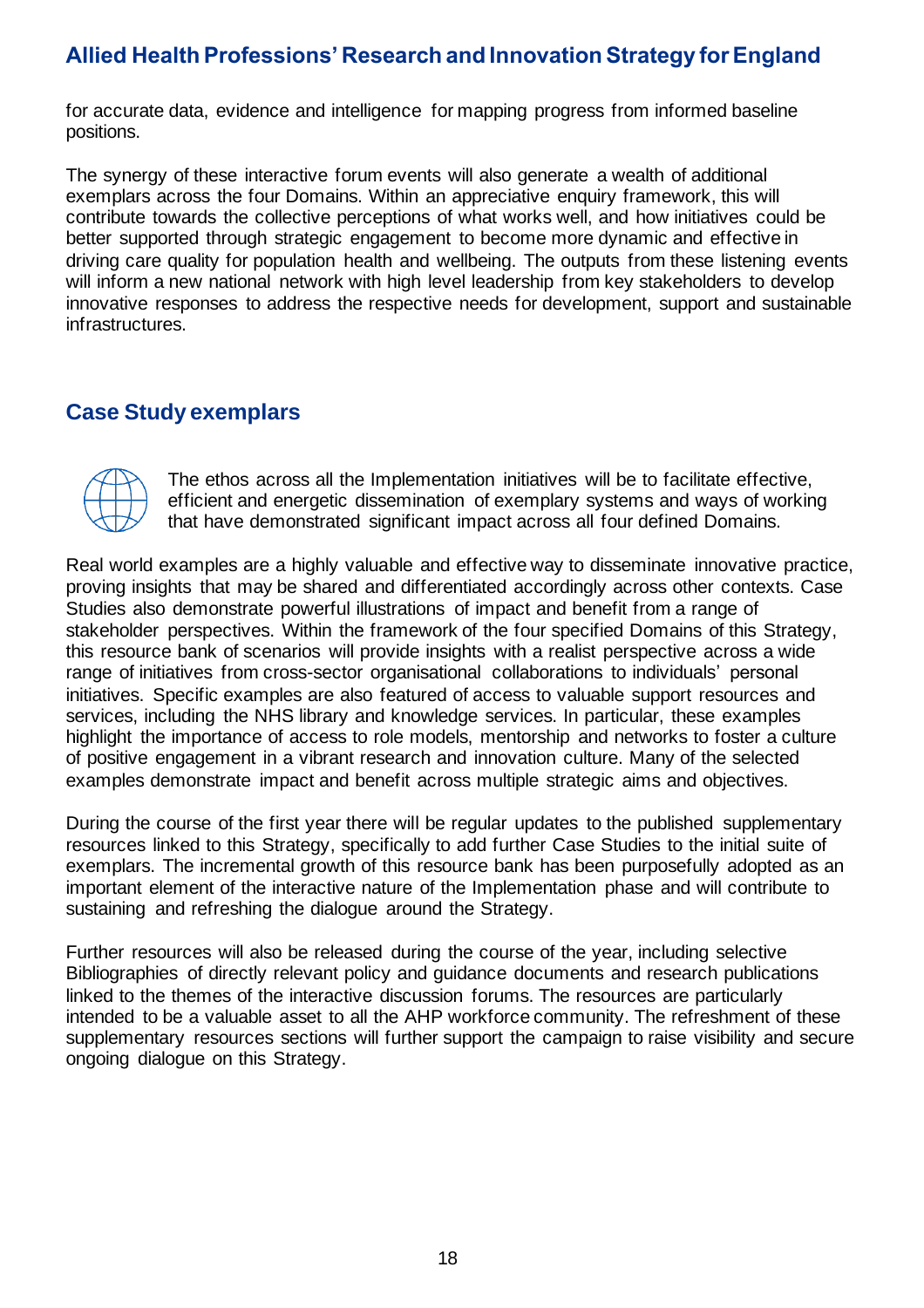### **Progress reviews**

It is anticipated that many proposals for operational level initiatives will be generated across all the domains within the scope of this Strategy. These plans will be carefully managed in a systematic way to ensure that all new initiatives are directly mapped to the Strategy's defined aims and objectives. All proposed operational initiatives will also need to incorporate appropriate evaluation strategies, as well as consideration for differentiation and adaptation of initiatives to most appropriately address the respective support needs of all the professions, sectors and job roles.

A mid-year review point will ensure optimal responsiveness to incorporate consideration of all local, regional, national developments. The first key milestone of the implementation work will be a one-year-on Reflection event. This will be the timepoint for acknowledgement and celebration of the initial engagement with the strategic aims and objectives across all four defined Domains. Further evaluation landmarks will be identified as the implementation initiatives are defined.

### **Forward view**

This Strategy presents the vision and direction to secure accelerated transformational change in the research and innovation culture, professional identity, roles and career routes across the breadth of the AHP community. The strategic aims and objectives specify concrete goals to ensure a vibrant, sustainable and fully inclusive research and innovation culture for all our AHP disciplines, without exception.

Full commitment to more substantive and sustainable collaborative partnership working between service providers and academic institutions will be achieved through demonstration of mutual benefits towards the strategic priorities of all stakeholders. Sponsorship and investment will be secured through the reputation of world-leading researchers in AHP research and innovation. The impact will be manifest through confident system-wide implementation of the highest quality evidence base, that assures excellence in professional practice and care across all AHP roles and settings.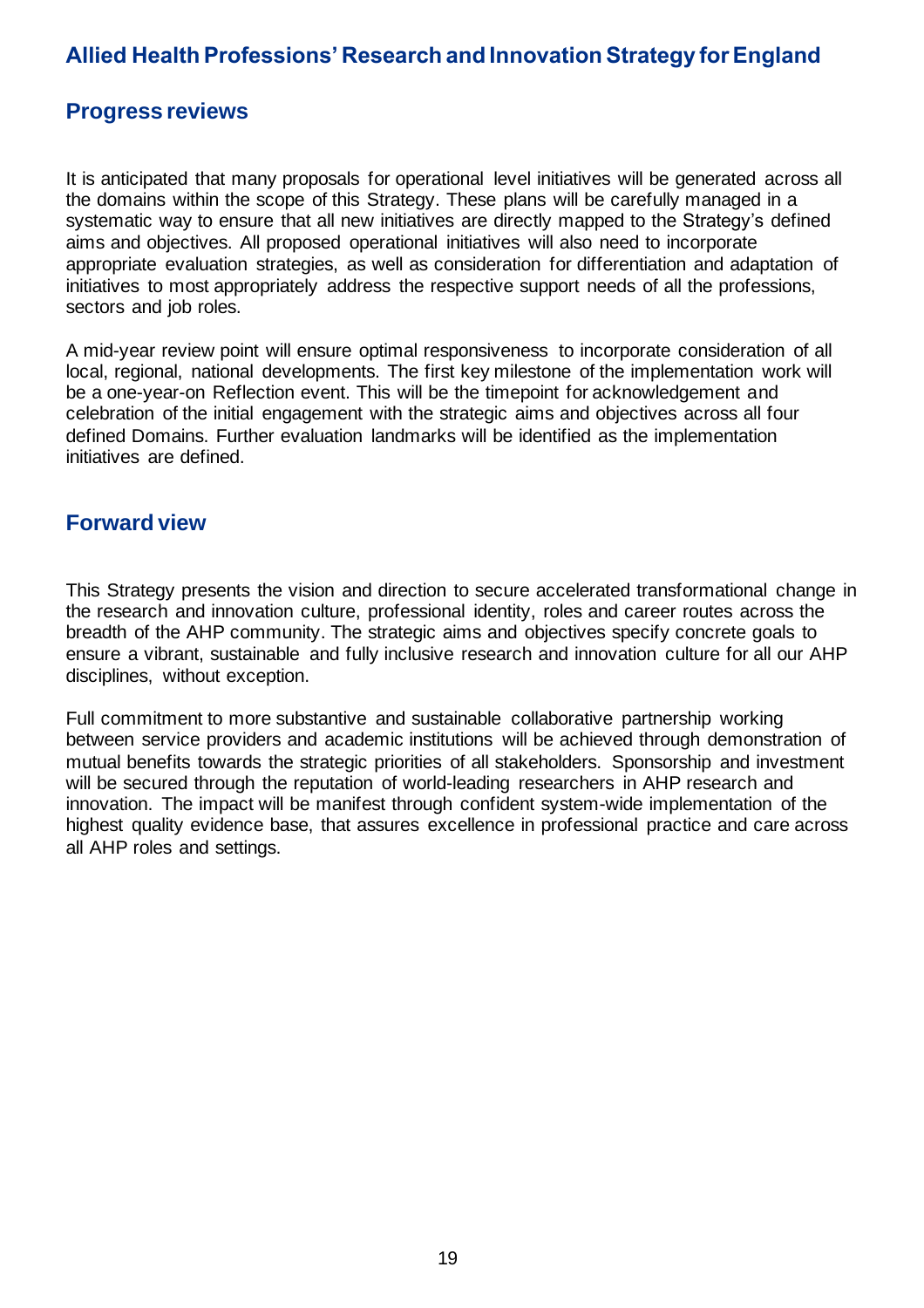# <span id="page-19-0"></span>**Acknowledgements**

The development of this Strategy on behalf of Health Education England was led by Dr Hazel Roddam FRCSLT.

Thanks are due for the contribution of advice and feedback from the project advisory group who supported the project lead:

Robyn Cooke Senior Policy Officer Council of Deans of Health.

Louise Connell Professor of Neurorehabilitation, East Lancashire Hospitals NHS Trust & University of Central Lancashire.

Joy Conway, Research lead for Advancing Practice Health Education England.

Kate Grafton CAHPR Strategy Board Vice Chair & Head of School of Health and Social Care University of Lincoln.

Matthew Liston, Research lead Chartered Society of Physiotherapy.

Yvonne Wren, Director of Bristol Speech and Language Therapy Research Unit.

In addition, we appreciate the generous constructive feedback from many individuals representing a wide range of organisations across health and care sectors and higher education institutions.

The Strategic aims and objectives were coproduced with the designated research leads for all the Allied Health Professional associations and in close consultation with the Council for Allied Health Professions Research (CAHPR) and the Council of Deans of Health.

British Association of Arts Therapists British Association of Drama Therapists British Association for Music Therapy British Association of Prosthetists and **Orthotists** British Dietetic Association British and Irish Orthoptic Society Chartered Society of Physiotherapy

College of Operating Department **Practitioners** College of Paramedics Institute of Osteopathy Royal College of Occupational Therapists Royal College of Speech and Language **Therapists** Royal College of Podiatry Society and College of Radiographers